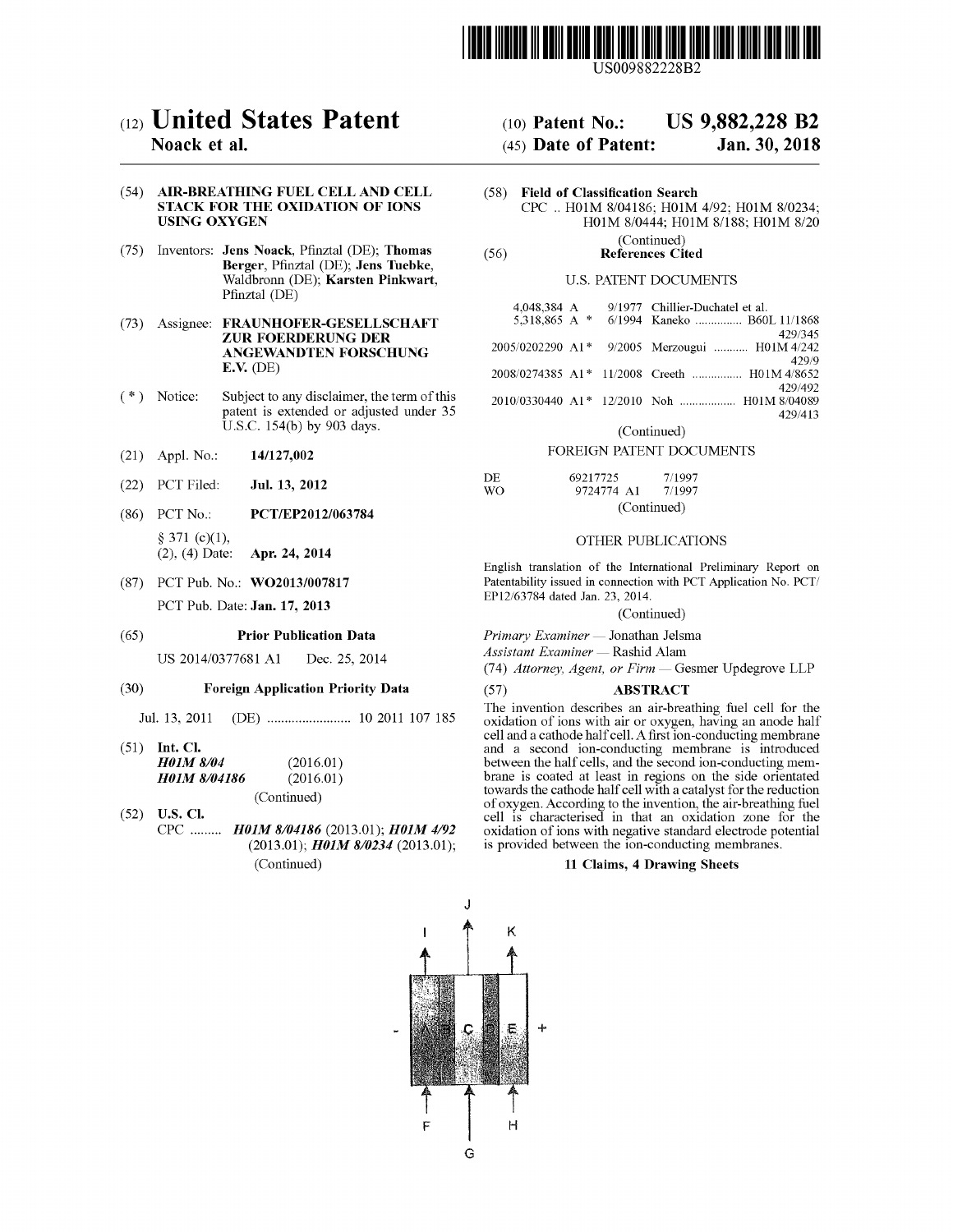$(51)$  Int. Cl.

| (2006.01) |
|-----------|
| (2016.01) |
| (2006.01) |
| (2006.01) |
| (2016.01) |
|           |

- $(52)$  **U.S. Cl.** CPC ......... HOIM 8/0444 (2013.01); HOIM 8/188 (2013.01); **HOIM 8/20** (2013.01); **YO2E** 60/528 (2013.01)
- $60/328$  (2013.01)<br>
(58) Field of Classification Search USPC . . . . . . . . . . . . . . . . . . . . . . . . . . . . . . . . . 429 / 465 See application file for complete search history.

# (56) References Cited

# U.S. PATENT DOCUMENTS

2012/0178000 A1\* 7/2012 Unlu ................... H01M 8/1023 429/401

# FOREIGN PATENT DOCUMENTS

| WΟ | 2010094657 A1               | -2/2010- |             |
|----|-----------------------------|----------|-------------|
| WΟ | WO 2011038190 A1 $*$ 3/2011 |          | H01M 8/1023 |

# OTHER PUBLICATIONS

The International Search Report and Written Opinion issued in connection with PCT Application No. PCT/EP2012/063784 dated Oct. 5, 2012.

\* cited by examiner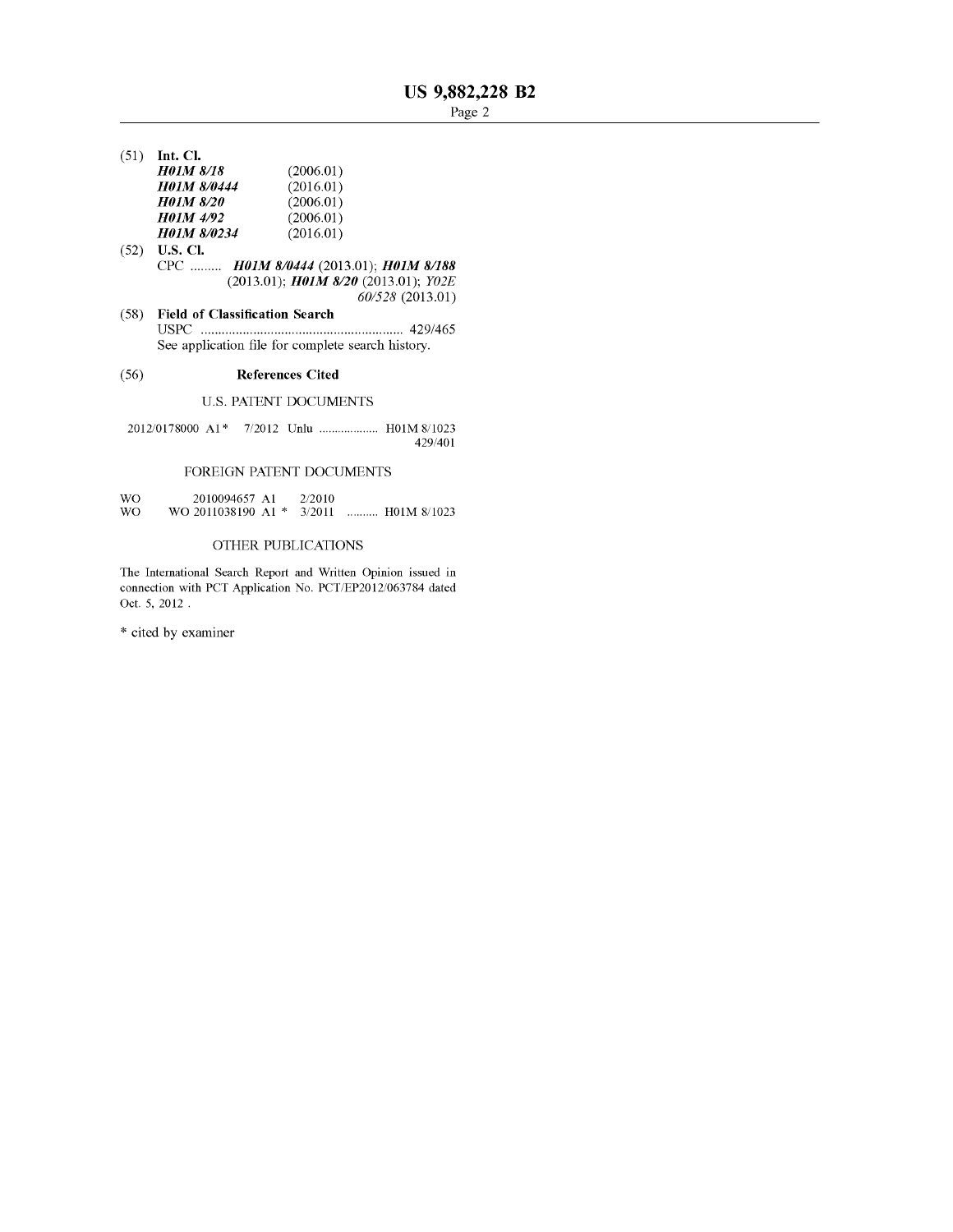Figure 1

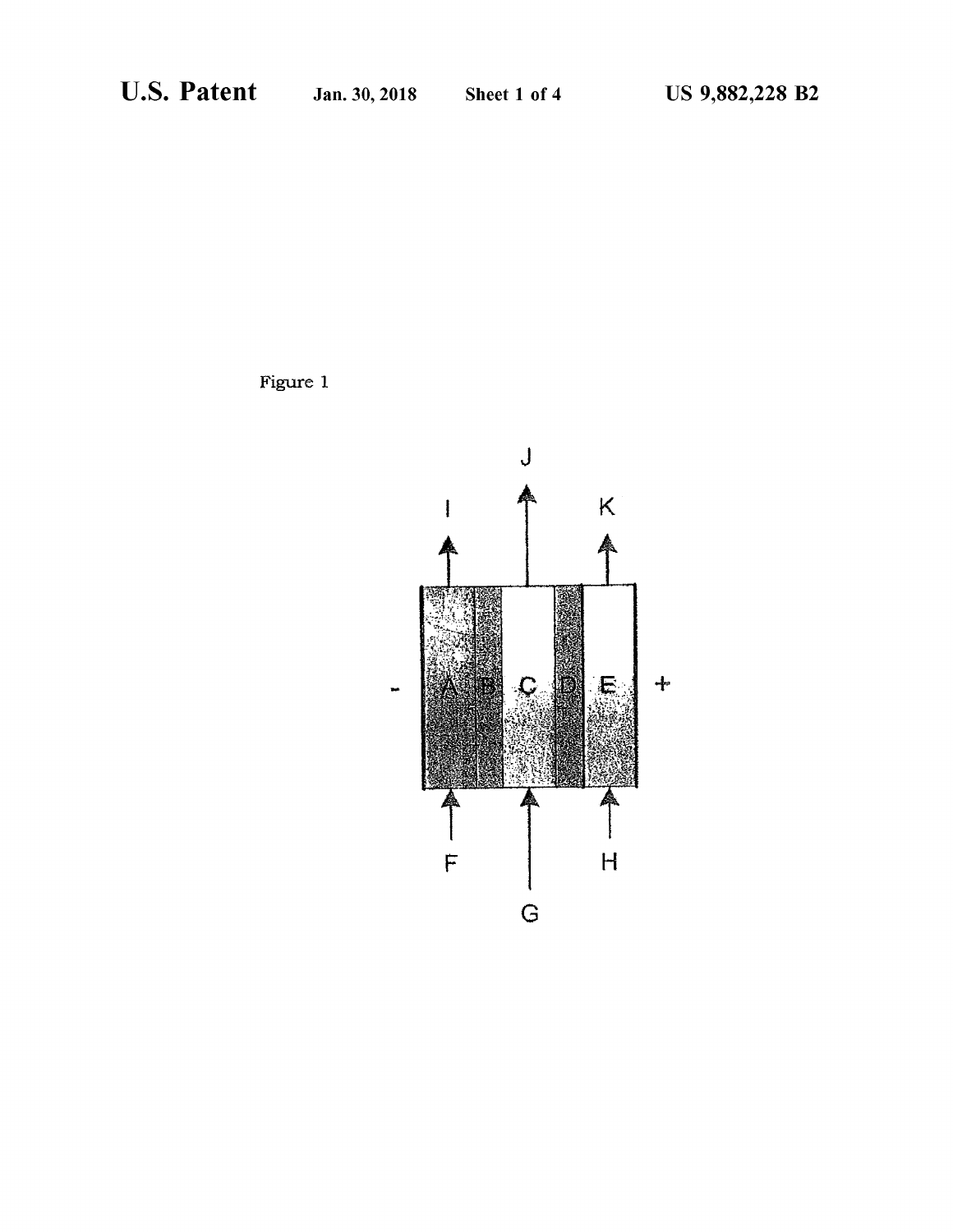Figure 2

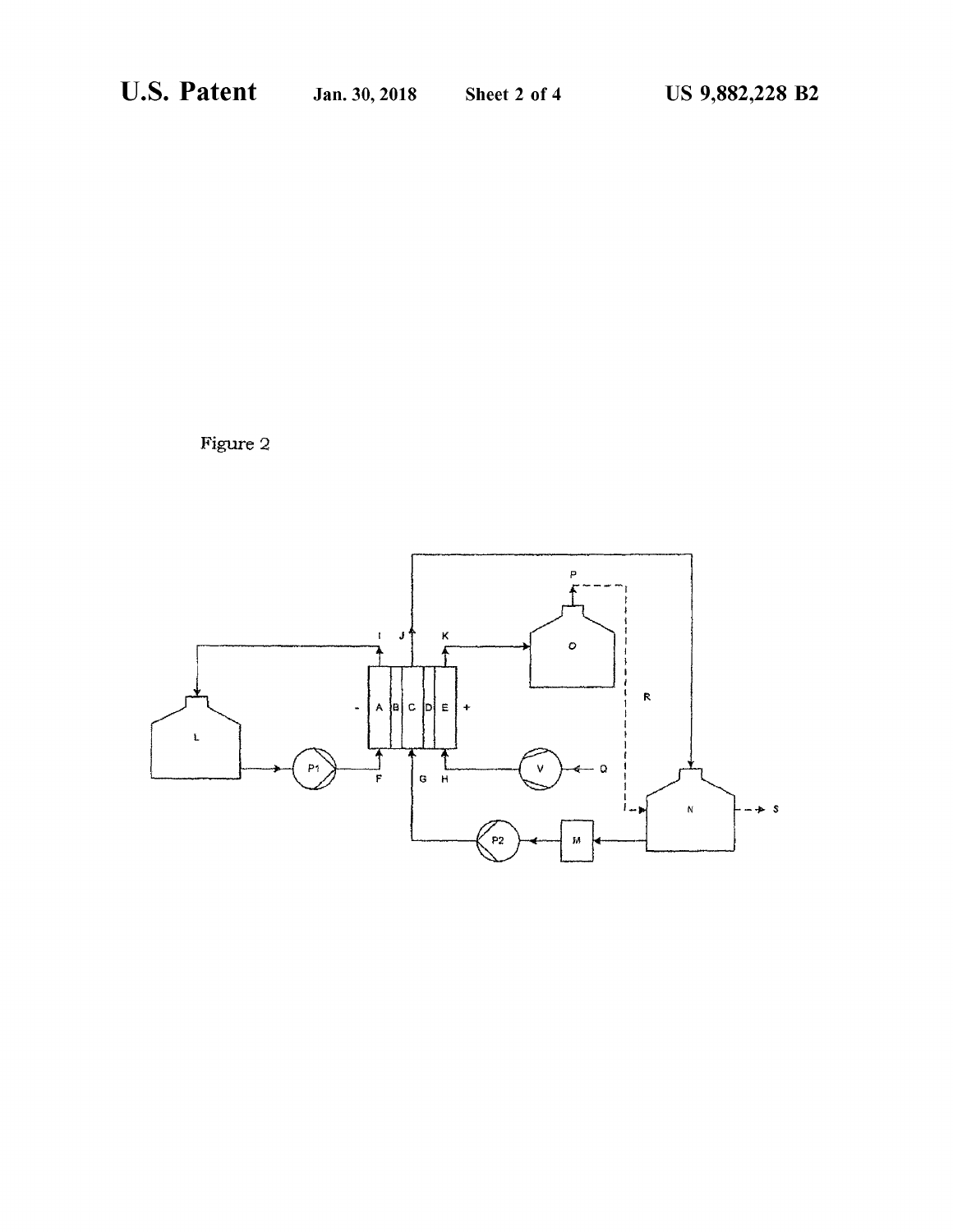Figure 3

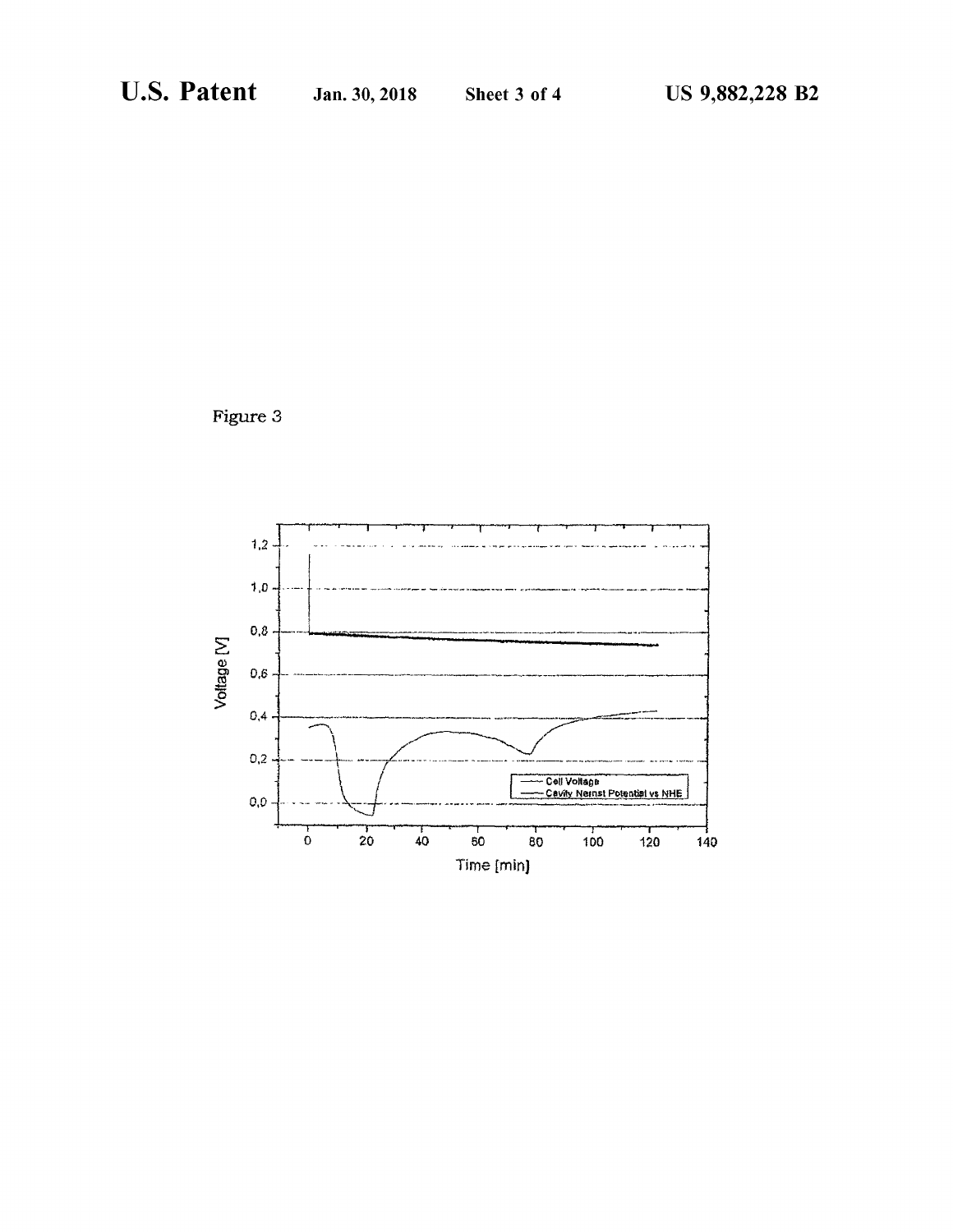Figure 4

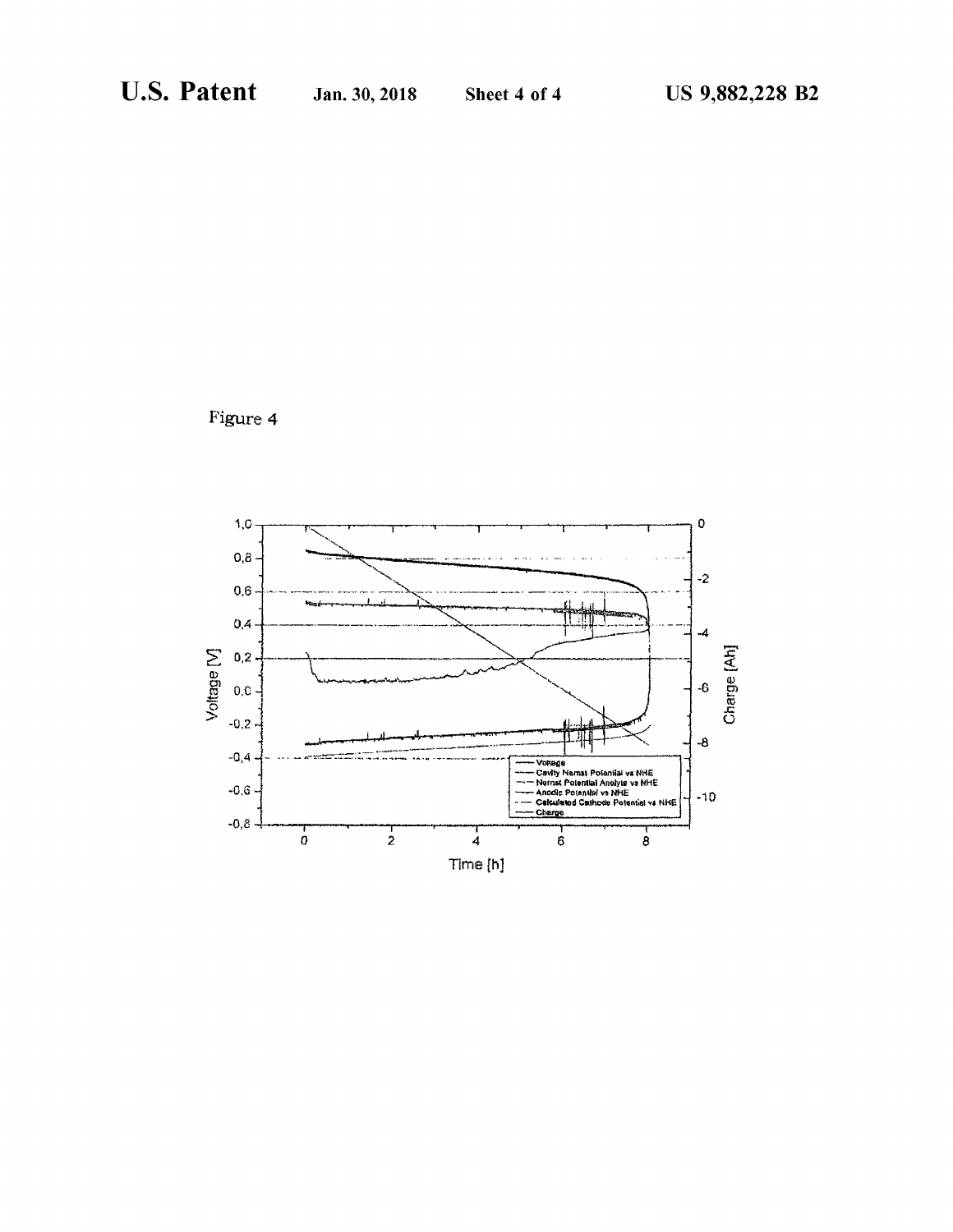The present invention is a 371 National Phase Application<br>of PCT/EP2012/063784, filed on Jul. 13, 2012 that claims<br>priority to German Application No. 10 2011 107 185.0 filed<br>on Jul. 13, 2011, which are incorporated herein on Jul. 13, 2011, which are incorporated herein by reference 10 This problem is resolved by the provision of the air-<br>in their entireties.

The invention describes an air-breathing fuel cell for the  $_{15}$  geous embodiments of the air-breathing fuel cell.<br>oxidation of ions with air or oxygen, having an anode half and scation is in general, ions with a negativ cell and a cathode half cell. A first ion-conducting membrane tial must be prevented from being able to reach the catalyst<br>and a second ion-conducting membrane is introduced layer. In the example of vanadium ions, bivalent and a second ion-conducting membrane is introduced layer. In the example of vanadium ions, bivalent vanadium<br>hetween the half cells, and the second ion-conducting mem-<br>ions must be prevented from being able to reach the no between the half cells, and the second ion-conducting mem-<br>brane is coated at least in regions on the side orientated 20 metal catalyst layer. Trivalent vanadium ions do not evolve brane is coated at least in regions on the side orientated  $_{20}$  metal catalyst layer. Trivalent vanadium ions do not evolve towards the cathode half cell with a catalyst for the reduction any hydrogen on platinum since towards the cathode half cell with a catalyst for the reduction any hydrogen. According to the invention, the air-breathing fuel positive. cell is characterised in that an oxidation zone for the This is achieved by the air-breathing fuel cell according to oxidation of ions with negative standard electrode potential the invention for the oxidation of ions with

A typical example of an air-breathing fuel cell from the ion-conducting membrane and a second ion-conducting state of the art is the vanadium/air fuel cell (DE 692 17 725 membrane being introduced between the half cells, a embodiment, bivalent vanadium is oxidised to form trivalent regions on the side orientated towards the cathode half cell<br>vanadium at the anode, oxygen being reduced at the cathode 30 with a catalyst for the reduction of ox vanadium at the anode, oxygen being reduced at the cathode 30 with a catalyst for the reduction of oxygen, characterised in and reacting with protons to form water. that an oxidation zone for the oxidation of ions with neg

potential are successfully prevented from being a cathode is effected with the aid of a catalyst on a carbon the catalyst layer. electrode. The catalyst/carbon mixture is applied on the the catalyst layer.<br>In an advantageous embodiment, the air-breathing fuel cathode side of the membrane (membrane electrode unit) In an advantageous embodiment, the air-organized in the and is in contact with a gas diffusion layer which consists of  $\epsilon$  helf sell which are calendary in the and i and is in contact with a gas diffusion layer which consists of<br>
evid ball cell, which are selected prelevably from the autour<br>
carbon and is in contact in turn with a carbon plate. The 40 half cell, which are selected pre

catalyst layer, a change in the latter is effected by for

AIR-BREATHING FUEL CELL AND CELL example detachment of individual particles, which leads to<br>STACK FOR THE OXIDATION OF IONS the speed of the oxygen reduction reaction and hence the **STACK FOR THE OXIDATION OF IONS** the speed of the oxygen reduction reaction and hence the **USING OXYGEN** total nower of the cell reducing rapidly. In addition, this total power of the cell reducing rapidly. In addition, this effect is accelerated by current conduction through the cell PRIORITY INFORMATION 5 and with accompanying electromigration of vanadium ions

breathing fuel cell according to claim 1 and of the cell stack BACKGROUND OF THE INVENTION according to claim 10 and the use of the air-breathing fuel<br>cell according to claim 11. Claims 2-9 describe advanta-

is provided between the ion-conducting membranes.<br>A typical example of an air-breathing fuel cell from the ion-conducting membrane and a second ion-conducting state of the art is the vanadium/air fuel cell (DE 692 17 725 membrane being introduced between the half cells, and the T2), termed here redox battery. In the case of this special second ion-conducting membrane being coate T2), termed here redox battery. In the case of this special second ion-conducting membrane being coated at least in embodiment, bivalent vanadium is oxidised to form trivalent regions on the side orientated towards the cat The chemical reactions are the following: standard electrode potential is provided between the ion-Anode:  $V^{2+} \rightarrow V^{3+} + e^- E^0 = -0.255 V$  conducting membranes. The ion-conducting membrane can be designed as proton-conducting membrane. By means of Cathode:  $O_2$ +4H<sup>+</sup>+4e<sup>-</sup>→2H<sub>2</sub>O  $E^0$ =+1.2 V 35 the oxidation zone, ions with negative standard electrode<br>declines the original standard electrode potential are successfully prevented from being able to reach

 $V^{2+}V^{3+} + e^- E^{0} = 0.255 V$  latest just before reaching the solubility limit of the ions. A further possibility is continuous separation of ions from the  $2H^2 + 2e^T H_2 E^0 = \pm 0.0 \text{ V}$ <br>
Solution in order to prevent precipitation of the ions in the<br>
solution. Detection of the type of ions and concentration of  $2V^{2+}+2H^+ \rightarrow 2V^{3+}+H_2$ <sup>4</sup>  $65$  ions can be effected at any point, preferably within a Because of the production of gaseous hydrogen in the circulation between oxidation zone and a storage container circulation between oxidation zone and a storage container for an ion solution.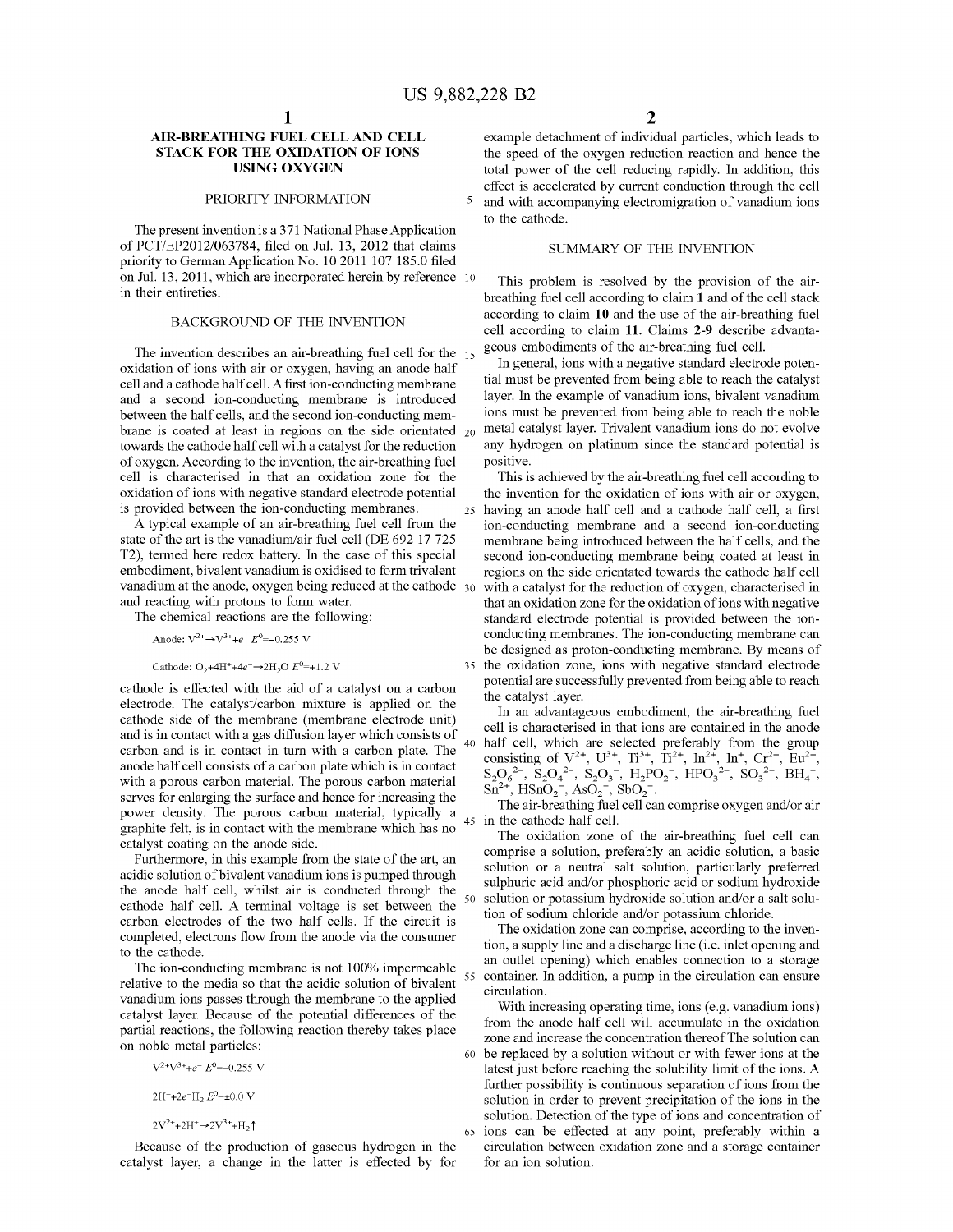air. Since the ion-conducting membranes cannot completely Figures and examples without wishing to restrict said sub-<br>prevent a diffusion of ions (e.g.  $V^{2+}$  ions), the latter could ject to the specific embodiments repre prevent a diffusion of ions (e.g.  $V^{2+}$  ions), the latter could ject to the specific embodiments represented here.<br>
pass from the anode half cell to the cathode half cell and  $\overline{s}$  be DETAILED DESCRIPTION OF THE hence to the catalyst. A suitable oxidant in the oxidation DETAILED DESCRIPTION OF TH zone can oxidise the ions (e.g.  $V^{2+}$  ions into  $V^{3+}$  ions) and ILLUSTRATED EMBODIMENTS zone can oxidise the ions (e.g.  $V^{2+}$  ions into  $V^{3+}$  ions) and consequently prevent the reducing ions from reaching the catalyst of the cathode half cell. This can take place for FIG. 1 outlines the construction of an embodiment example by scavenging with air oxygen as oxidant.

comprise a porous auxiliary electrode which has a standard

nected to a detector via a supply line and discharge line 15 FIG. 4 summarises the result of the experimentally deter-<br>and/or comprises a detector. The detector is hereby suitable mined cell voltage and of the determined N and/or comprises a detector. The detector is hereby suitable mined cell voltage and of the determined Nernst potential in for determining the type and concentration of reduction the cavity of a fuel cell according to the i agent in the oxidation zone. By means of detection of the FIG. 1 represents the construction of an air-breathing fuel concentration and the type of ions, regulation of the supply cell according to the invention. The fuel c of oxidant (e.g. air oxygen) can be effected. Detection of 20 anode half cell A and a cathode half cell E. A first ion-<br>ions in the oxidation zone (e.g.  $V^{2+}$  and  $V^{3+}$ ) can be effected conducting membrane B and a sec ions in the oxidation zone (e.g.  $V^{2+}$  and  $V^{3+}$ ) can be effected conducting membrane B and a second ion-conducting mem-<br>in the solution, for example by UV-VIS spectrometry or by brane D is introduced between the two measuring the potential between a reference electrode and a<br>carbon electrode. In a particularly preferred embodiment, the anode half cell A orientated towards the cathode half cell carbon electrode. In a particularly preferred embodiment, the detector is therefore a UV/VIS spectrometer and/or a 25 E, whilst the second ion-conducting membrane D is dis-<br>posed on the side of the cathode half cell E orientated

comprise a carbon plate and a porous carbon material, preferably a graphite felt, the porous carbon material contacting the carbon plate and the first ion-conducting mem- 30 ing membranes B, D, an oxidation zone C for the oxidation brane. **brane** . of ions with negative standard electrode potential is located.

diffusion layer consisting of carbon contacting the carbon plate and the second ion-conducting membrane.

The catalyst of the air-breathing fuel cell can be selected comprises an inlet opening G and an outlet opening J for an from the group of noble metals, in particular platinum, oxidising solution (e.g. an acidic or basic so from the group of noble metals, in particular platinum, oxidising solution (e.g. an acidic or basic solution compris-<br>ruthenium, palladium and rhodium, and also the alloys ing air oxygen). ruthereof **FIG.** 2 describes a preferred system for operation of the allows in  $FIG$ . 2 describes a preferred system for operation of the

discharge line (i.e. an inlet opening and an outlet opening). The ion solution is pumped out of a storage tank for an ion<br>For the circulation of ion solution, the circulation can solution L via the pump P1 through the inle For the circulation of ion solution, the circulation can solution L via the pump P1 through the inlet opening F into the comprise a pump.<br>the anode half cell A and out of the outlet opening I back

half cell comprises a supply line and discharge line (i.e. an inlet opening and an outlet opening) for air or oxygen. Air inlet opening and an outlet opening) for air or oxygen. Air pump P2 through the measuring point M (e.g. a UV/VIS or oxygen can hereby move into the cathode half cell from spectrometer) through the inlet opening G into the a source via a valve via the inlet opening. With an increase zone C and out of the outlet opening J back into the storage in operating time of the cell and with an increase in the 50 tank N. Via a source of air/oxygen Q, t in operating time of the cell and with an increase in the 50 concentration of ions in the oxidation zone, increasingly concentration of ions in the oxidation zone, increasingly conducted into the cathode half cell E through the valve V<br>ions will reach the cathode half cell. As a result of water via the inlet opening H and conducted through ions will reach the cathode half cell. As a result of water via the inlet opening H and conducted through the outlet being produced, these are conducted into a separation tank opening K and into a tank O for separation of

to regenerate consumed oxidant (oxidation by oxygen). to saturate the solution with air/oxygen. In this case, the Excess air/oxygen can emerge via a discharge air opening in storage tank N comprises a discharge air opening

the storage tank for oxidant.<br>
The air-breathing fuel cell according to the invention can 60 flow.<br>
be combined to form a cell stack by means of stacking a<br>
plurality of individual cells. The cell stacks can hereby be<br>
air plurality of individual cells. The cell stacks can hereby be air-breathing vanadium/oxygen fuel cell, having two mem-<br>connected in parallel or in series. The individual cells can be branes and an intermediate space. At the connected in parallel or in series. The individual cells can be branes and an intermediate space. At the beginning of the connected electrically such that the cell stack voltage is the measurement and hence of the current

In the sense of the invention, the air-breathing fuel cell or<br>the cell stack can be used as a battery.<br>capacity was approx. 8 Ah, which represented 93% of the<br>details

4

In an embodiment according to the invention, the oxida-<br>The subject according to the invention is intended to be<br>tion zone comprises an oxidant, preferably oxygen and/or<br>explained in more detail with reference to the subse

According to the invention, the oxidation zone can also FIG. 2 outlines a preferred system for operation of a mprise a porous auxiliary electrode which has a standard preferred design of the air-breathing fuel cell.

electrode potential which enables the oxidation of the ions. FIG. 3 illustrates the results of a discharge test of an In a preferred embodiment, the oxidation zone is con-<br>in-breathing fuel cell according to the invention.

cell according to the invention. The fuel cell comprises an anode half cell A and a cathode half cell E. A first ion-Itage measuring device.<br>
The anode half cell of the air-breathing fuel cell can<br>
towards the anode half cell A. On the cathode-side, the towards the anode half cell A. On the cathode-side, the ion-conducting membrane D comprises a coating with catalyst for the reduction of oxygen. Between the ion-conduct-The cathode half cell preferably comprises a carbon plate Furthermore, the anode half cell A comprises an inlet and a gas diffusion layer consisting of carbon, the gas opening F and an outlet opening I for an ion solution, opening  $F$  and an outlet opening I for an ion solution, the cathode half cell  $E$  comprises an inlet opening  $H$  and an 35 outlet opening K for air/oxygen and the oxidation zone C

The ion solution of the anion half cell can be connected 40 air-breathing fuel cell according to the invention. The fuel to a storage container by means of a supply line and a cell is constructed as described in FIG. 1. Du mprise a pump.<br>In an embodiment according to the invention, the cathode 45 again into the storage tank L. From a storage tank for an again into the storage tank L. From a storage tank for an acidic or basic solution N, the solution is pumped via the spectrometer) through the inlet opening G into the oxidation opening  $K$  and into a tank  $O$  for separation of water/metal with the air or oxygen flow via the outlet opening. ions/air. The tank O comprises an outlet opening for air/<br>The air or the oxygen can be conducted furthermore from 55 oxygen through which air/oxygen can be guided optiona The air or the oxygen can be conducted furthermore from 55 oxygen through which air/oxygen can be guided optionally the separation tank into the storage tank for oxidant in order to the storage tank for the acidic or basic to the storage tank for the acidic or basic solution N in order storage tank N comprises a discharge air opening S which

connected electrically such that the cell stack voltage is the measurement and hence of the current conduction, the cell sum of the individual cell voltages of the cells. 65 voltage dropped from 1.35 V to 0.85 V. After 8 h m of the individual cell voltages of the cells. <sup>65</sup> voltage dropped from 1.35 V to 0.85 V. After 8 hours, the In the sense of the invention, the air-breathing fuel cell or discharge closing voltage of 0 V was reached. The capacity was approx. 8 Ah, which represented 93% of the